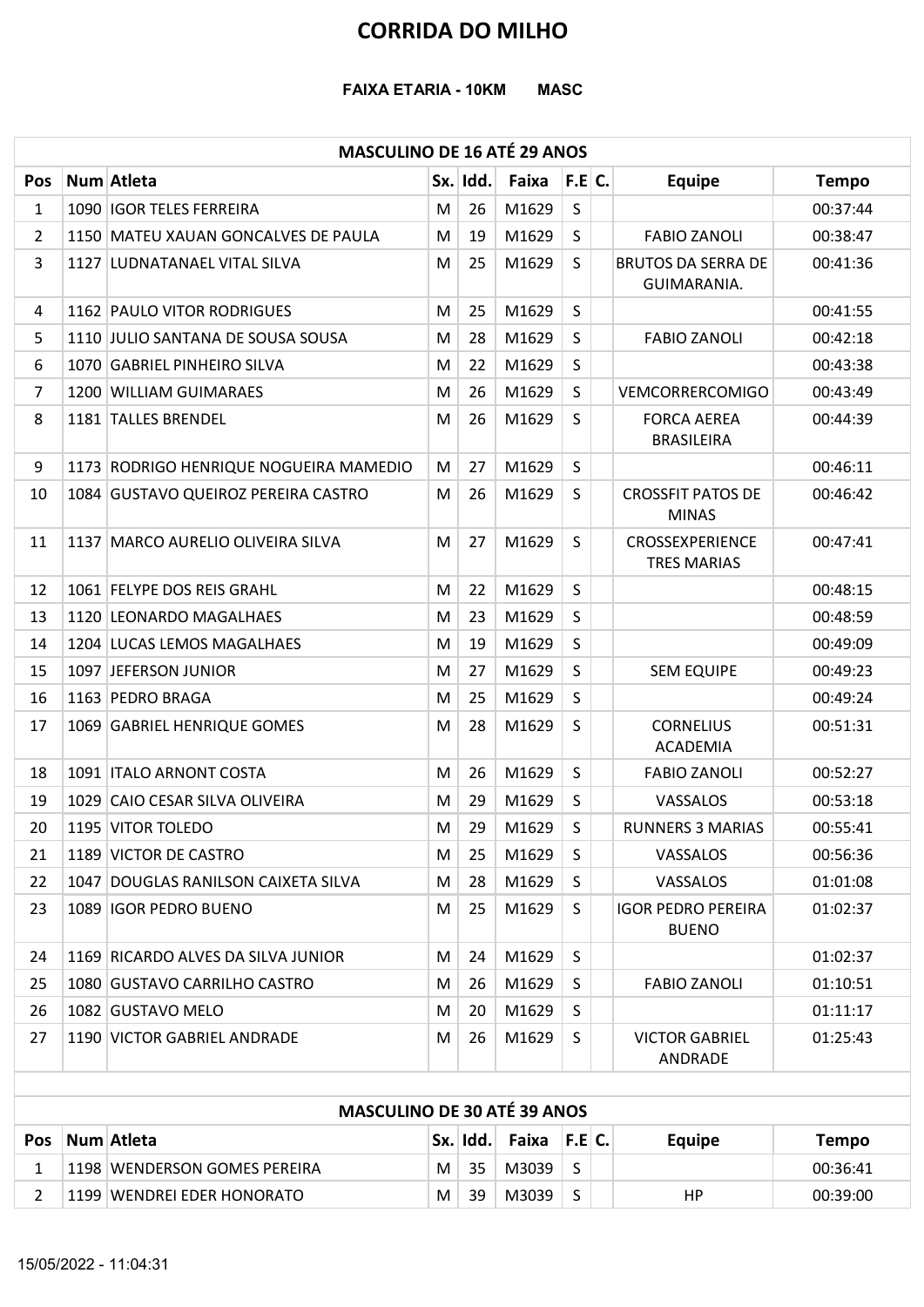#### FAIXA ETARIA - 10KM MASC

| <b>CORRIDA DO MILHO</b><br><b>FAIXA ETARIA - 10KM</b><br><b>MASC</b><br>M3039<br>S<br>3<br>1072 GABRIEL VERSIANI<br>32<br>M<br>M3039<br>S<br>1193 VINICIUS DE PAULA CASTRO SILVA<br>34<br><b>AVULSO</b><br>4<br>M<br>5<br>36<br>M3039<br>S<br>LUIS CARLOS DA<br>1129 LUIS CARLOS DA SILVA<br>M<br>SILVA<br>6<br>36<br>M3039<br><sub>S</sub><br><b>NELSON E. MATILDES</b><br>1156 NELSON MATILDES<br>M<br><b>JR</b><br>M3039<br>$\overline{7}$<br>37<br><b>CANAL CORPO EM</b><br>1015 ANDERSON CARVALHO DIAS<br>M<br>-S<br><b>MOVIMENTO</b><br>M3039<br>36<br>S<br>8<br>1194 VINICIUS MORLEY ROSA DE SANTANA<br>M<br>VASSALOS<br>M3039<br>30<br>S<br>9<br>1009 ALISSON ALVES DE SOUSA<br><b>LEONARDO REIS</b><br>M<br>M3039<br>S<br>1125 LUCAS CAIXETA REIS<br>32<br>10<br>M<br>38<br>M3039<br>11<br>1005 ADRIANO SPAGNUOLO<br>S<br>M<br>31<br>M3039<br>$\sf S$<br>M<br>1133 LUIZ FERNANDO BORGES DE OLIVEIRA<br>12<br>M3039<br>S<br>1016 ANDRE CRISTIAN GONCALVES<br>30<br><b>RUNNERS 3 MARIAS</b><br>M<br>13<br>M3039<br>M<br>38<br>S<br>1192 VINICIUS BRAGA SILVA<br>14<br>M3039<br>1007 ALEXANDRE OLIVEIRA<br>33<br>S.<br><b>STRONG MTB</b><br>15<br>M<br>33<br>M3039<br>1024 ARTUR OTAVIO TAMEIRAO CASTELO<br>S<br>16<br>M<br><b>BRANCO DE ALMEIDA</b><br>32<br>M3039<br>S<br>1161 PAULO JUNIO VIEIRA DE OLIVEIRA<br>M<br>17<br>39<br>M3039<br>M<br>S<br>ASSESSORIA EDER<br>18<br>1055 EDUARDO HENRIQUE DE DEUS<br>CAMBRAIA<br>M3039<br>34<br>1010 ALISSON FREDERICO PEREIRA GOMES<br>S<br>19<br>M<br>M3039<br>38<br>20<br>1185 THIAGO DA SILVA MOTA<br>M<br>S<br>M3039<br>1045 DIEGO RODRIGUES<br>39<br>S<br>21<br>M<br>M3039<br><b>CROSSFIT PATOS DE</b><br>37<br>S<br>22<br>1118 LEANDRO MOREIRA PINTO<br>M<br><b>MINAS</b><br>M3039<br>1071 GABRIEL VASCONCELOS NUNCIATO<br>37<br>S<br><b>CROSSFIT PATOS DE</b><br>23<br>M<br><b>MINAS</b><br>34<br>M3039<br>1038 DANIEL BRITO VERSIANI CAMPOS<br>M<br>S<br><b>OAB ESPORTES</b><br>24<br>M3039<br>1056 ELIO FARIA<br>32<br>S<br>25<br>M<br><b>T5 ASSESSORIA</b><br>M3039<br>1119 LEONARDO CAIXETA<br>37<br>S<br>26<br>M<br>1044 DIEGO MOTTERAN<br>38<br>M3039<br><b>NADIR CRUZ</b><br>27<br>M<br>S<br>M3039<br>33<br>S<br>28<br>1027 BRUNO DE ARRUDA<br>M<br><b>BRUNO ALCANTARA</b><br>M3039<br>29<br>1103 JOILSON DIAS<br>33<br>S<br>01:06:36<br>M<br>34<br>M3039<br>S<br><b>OAB ESPORTES</b><br>30<br>1011 ALLAN MOREIRA DE LIMA<br>M<br>01:15:36<br><b>MASCULINO DE 40 ATÉ 49 ANOS</b> |  |  |  |  |                      |
|---------------------------------------------------------------------------------------------------------------------------------------------------------------------------------------------------------------------------------------------------------------------------------------------------------------------------------------------------------------------------------------------------------------------------------------------------------------------------------------------------------------------------------------------------------------------------------------------------------------------------------------------------------------------------------------------------------------------------------------------------------------------------------------------------------------------------------------------------------------------------------------------------------------------------------------------------------------------------------------------------------------------------------------------------------------------------------------------------------------------------------------------------------------------------------------------------------------------------------------------------------------------------------------------------------------------------------------------------------------------------------------------------------------------------------------------------------------------------------------------------------------------------------------------------------------------------------------------------------------------------------------------------------------------------------------------------------------------------------------------------------------------------------------------------------------------------------------------------------------------------------------------------------------------------------------------------------------------------------------------------------------------------------------------------------------------------------------------------------------------------------------------------------------------------------------------------------------------------------------------------------------------------------------------------------------------------------------------------------------------------------------------------------------------------------------------------|--|--|--|--|----------------------|
|                                                                                                                                                                                                                                                                                                                                                                                                                                                                                                                                                                                                                                                                                                                                                                                                                                                                                                                                                                                                                                                                                                                                                                                                                                                                                                                                                                                                                                                                                                                                                                                                                                                                                                                                                                                                                                                                                                                                                                                                                                                                                                                                                                                                                                                                                                                                                                                                                                                   |  |  |  |  |                      |
|                                                                                                                                                                                                                                                                                                                                                                                                                                                                                                                                                                                                                                                                                                                                                                                                                                                                                                                                                                                                                                                                                                                                                                                                                                                                                                                                                                                                                                                                                                                                                                                                                                                                                                                                                                                                                                                                                                                                                                                                                                                                                                                                                                                                                                                                                                                                                                                                                                                   |  |  |  |  |                      |
|                                                                                                                                                                                                                                                                                                                                                                                                                                                                                                                                                                                                                                                                                                                                                                                                                                                                                                                                                                                                                                                                                                                                                                                                                                                                                                                                                                                                                                                                                                                                                                                                                                                                                                                                                                                                                                                                                                                                                                                                                                                                                                                                                                                                                                                                                                                                                                                                                                                   |  |  |  |  |                      |
|                                                                                                                                                                                                                                                                                                                                                                                                                                                                                                                                                                                                                                                                                                                                                                                                                                                                                                                                                                                                                                                                                                                                                                                                                                                                                                                                                                                                                                                                                                                                                                                                                                                                                                                                                                                                                                                                                                                                                                                                                                                                                                                                                                                                                                                                                                                                                                                                                                                   |  |  |  |  | 00:39:11             |
|                                                                                                                                                                                                                                                                                                                                                                                                                                                                                                                                                                                                                                                                                                                                                                                                                                                                                                                                                                                                                                                                                                                                                                                                                                                                                                                                                                                                                                                                                                                                                                                                                                                                                                                                                                                                                                                                                                                                                                                                                                                                                                                                                                                                                                                                                                                                                                                                                                                   |  |  |  |  | 00:40:27             |
|                                                                                                                                                                                                                                                                                                                                                                                                                                                                                                                                                                                                                                                                                                                                                                                                                                                                                                                                                                                                                                                                                                                                                                                                                                                                                                                                                                                                                                                                                                                                                                                                                                                                                                                                                                                                                                                                                                                                                                                                                                                                                                                                                                                                                                                                                                                                                                                                                                                   |  |  |  |  | 00:40:31             |
|                                                                                                                                                                                                                                                                                                                                                                                                                                                                                                                                                                                                                                                                                                                                                                                                                                                                                                                                                                                                                                                                                                                                                                                                                                                                                                                                                                                                                                                                                                                                                                                                                                                                                                                                                                                                                                                                                                                                                                                                                                                                                                                                                                                                                                                                                                                                                                                                                                                   |  |  |  |  | 00:41:48             |
|                                                                                                                                                                                                                                                                                                                                                                                                                                                                                                                                                                                                                                                                                                                                                                                                                                                                                                                                                                                                                                                                                                                                                                                                                                                                                                                                                                                                                                                                                                                                                                                                                                                                                                                                                                                                                                                                                                                                                                                                                                                                                                                                                                                                                                                                                                                                                                                                                                                   |  |  |  |  | 00:43:02             |
|                                                                                                                                                                                                                                                                                                                                                                                                                                                                                                                                                                                                                                                                                                                                                                                                                                                                                                                                                                                                                                                                                                                                                                                                                                                                                                                                                                                                                                                                                                                                                                                                                                                                                                                                                                                                                                                                                                                                                                                                                                                                                                                                                                                                                                                                                                                                                                                                                                                   |  |  |  |  | 00:43:30             |
|                                                                                                                                                                                                                                                                                                                                                                                                                                                                                                                                                                                                                                                                                                                                                                                                                                                                                                                                                                                                                                                                                                                                                                                                                                                                                                                                                                                                                                                                                                                                                                                                                                                                                                                                                                                                                                                                                                                                                                                                                                                                                                                                                                                                                                                                                                                                                                                                                                                   |  |  |  |  | 00:45:30             |
|                                                                                                                                                                                                                                                                                                                                                                                                                                                                                                                                                                                                                                                                                                                                                                                                                                                                                                                                                                                                                                                                                                                                                                                                                                                                                                                                                                                                                                                                                                                                                                                                                                                                                                                                                                                                                                                                                                                                                                                                                                                                                                                                                                                                                                                                                                                                                                                                                                                   |  |  |  |  | 00:45:30             |
|                                                                                                                                                                                                                                                                                                                                                                                                                                                                                                                                                                                                                                                                                                                                                                                                                                                                                                                                                                                                                                                                                                                                                                                                                                                                                                                                                                                                                                                                                                                                                                                                                                                                                                                                                                                                                                                                                                                                                                                                                                                                                                                                                                                                                                                                                                                                                                                                                                                   |  |  |  |  | 00:45:50             |
|                                                                                                                                                                                                                                                                                                                                                                                                                                                                                                                                                                                                                                                                                                                                                                                                                                                                                                                                                                                                                                                                                                                                                                                                                                                                                                                                                                                                                                                                                                                                                                                                                                                                                                                                                                                                                                                                                                                                                                                                                                                                                                                                                                                                                                                                                                                                                                                                                                                   |  |  |  |  | 00:46:07             |
|                                                                                                                                                                                                                                                                                                                                                                                                                                                                                                                                                                                                                                                                                                                                                                                                                                                                                                                                                                                                                                                                                                                                                                                                                                                                                                                                                                                                                                                                                                                                                                                                                                                                                                                                                                                                                                                                                                                                                                                                                                                                                                                                                                                                                                                                                                                                                                                                                                                   |  |  |  |  | 00:46:15             |
|                                                                                                                                                                                                                                                                                                                                                                                                                                                                                                                                                                                                                                                                                                                                                                                                                                                                                                                                                                                                                                                                                                                                                                                                                                                                                                                                                                                                                                                                                                                                                                                                                                                                                                                                                                                                                                                                                                                                                                                                                                                                                                                                                                                                                                                                                                                                                                                                                                                   |  |  |  |  | 00:46:44             |
|                                                                                                                                                                                                                                                                                                                                                                                                                                                                                                                                                                                                                                                                                                                                                                                                                                                                                                                                                                                                                                                                                                                                                                                                                                                                                                                                                                                                                                                                                                                                                                                                                                                                                                                                                                                                                                                                                                                                                                                                                                                                                                                                                                                                                                                                                                                                                                                                                                                   |  |  |  |  | 00:48:08             |
|                                                                                                                                                                                                                                                                                                                                                                                                                                                                                                                                                                                                                                                                                                                                                                                                                                                                                                                                                                                                                                                                                                                                                                                                                                                                                                                                                                                                                                                                                                                                                                                                                                                                                                                                                                                                                                                                                                                                                                                                                                                                                                                                                                                                                                                                                                                                                                                                                                                   |  |  |  |  | 00:49:20             |
|                                                                                                                                                                                                                                                                                                                                                                                                                                                                                                                                                                                                                                                                                                                                                                                                                                                                                                                                                                                                                                                                                                                                                                                                                                                                                                                                                                                                                                                                                                                                                                                                                                                                                                                                                                                                                                                                                                                                                                                                                                                                                                                                                                                                                                                                                                                                                                                                                                                   |  |  |  |  | 00:49:21             |
|                                                                                                                                                                                                                                                                                                                                                                                                                                                                                                                                                                                                                                                                                                                                                                                                                                                                                                                                                                                                                                                                                                                                                                                                                                                                                                                                                                                                                                                                                                                                                                                                                                                                                                                                                                                                                                                                                                                                                                                                                                                                                                                                                                                                                                                                                                                                                                                                                                                   |  |  |  |  | 00:50:06             |
|                                                                                                                                                                                                                                                                                                                                                                                                                                                                                                                                                                                                                                                                                                                                                                                                                                                                                                                                                                                                                                                                                                                                                                                                                                                                                                                                                                                                                                                                                                                                                                                                                                                                                                                                                                                                                                                                                                                                                                                                                                                                                                                                                                                                                                                                                                                                                                                                                                                   |  |  |  |  | 00:51:49             |
|                                                                                                                                                                                                                                                                                                                                                                                                                                                                                                                                                                                                                                                                                                                                                                                                                                                                                                                                                                                                                                                                                                                                                                                                                                                                                                                                                                                                                                                                                                                                                                                                                                                                                                                                                                                                                                                                                                                                                                                                                                                                                                                                                                                                                                                                                                                                                                                                                                                   |  |  |  |  | 00:51:51             |
|                                                                                                                                                                                                                                                                                                                                                                                                                                                                                                                                                                                                                                                                                                                                                                                                                                                                                                                                                                                                                                                                                                                                                                                                                                                                                                                                                                                                                                                                                                                                                                                                                                                                                                                                                                                                                                                                                                                                                                                                                                                                                                                                                                                                                                                                                                                                                                                                                                                   |  |  |  |  | 00:53:38             |
|                                                                                                                                                                                                                                                                                                                                                                                                                                                                                                                                                                                                                                                                                                                                                                                                                                                                                                                                                                                                                                                                                                                                                                                                                                                                                                                                                                                                                                                                                                                                                                                                                                                                                                                                                                                                                                                                                                                                                                                                                                                                                                                                                                                                                                                                                                                                                                                                                                                   |  |  |  |  | 00:54:03             |
|                                                                                                                                                                                                                                                                                                                                                                                                                                                                                                                                                                                                                                                                                                                                                                                                                                                                                                                                                                                                                                                                                                                                                                                                                                                                                                                                                                                                                                                                                                                                                                                                                                                                                                                                                                                                                                                                                                                                                                                                                                                                                                                                                                                                                                                                                                                                                                                                                                                   |  |  |  |  | 00:54:21             |
|                                                                                                                                                                                                                                                                                                                                                                                                                                                                                                                                                                                                                                                                                                                                                                                                                                                                                                                                                                                                                                                                                                                                                                                                                                                                                                                                                                                                                                                                                                                                                                                                                                                                                                                                                                                                                                                                                                                                                                                                                                                                                                                                                                                                                                                                                                                                                                                                                                                   |  |  |  |  | 00:55:20             |
|                                                                                                                                                                                                                                                                                                                                                                                                                                                                                                                                                                                                                                                                                                                                                                                                                                                                                                                                                                                                                                                                                                                                                                                                                                                                                                                                                                                                                                                                                                                                                                                                                                                                                                                                                                                                                                                                                                                                                                                                                                                                                                                                                                                                                                                                                                                                                                                                                                                   |  |  |  |  | 00:57:41             |
|                                                                                                                                                                                                                                                                                                                                                                                                                                                                                                                                                                                                                                                                                                                                                                                                                                                                                                                                                                                                                                                                                                                                                                                                                                                                                                                                                                                                                                                                                                                                                                                                                                                                                                                                                                                                                                                                                                                                                                                                                                                                                                                                                                                                                                                                                                                                                                                                                                                   |  |  |  |  | 01:00:09             |
|                                                                                                                                                                                                                                                                                                                                                                                                                                                                                                                                                                                                                                                                                                                                                                                                                                                                                                                                                                                                                                                                                                                                                                                                                                                                                                                                                                                                                                                                                                                                                                                                                                                                                                                                                                                                                                                                                                                                                                                                                                                                                                                                                                                                                                                                                                                                                                                                                                                   |  |  |  |  | 01:03:38             |
|                                                                                                                                                                                                                                                                                                                                                                                                                                                                                                                                                                                                                                                                                                                                                                                                                                                                                                                                                                                                                                                                                                                                                                                                                                                                                                                                                                                                                                                                                                                                                                                                                                                                                                                                                                                                                                                                                                                                                                                                                                                                                                                                                                                                                                                                                                                                                                                                                                                   |  |  |  |  | 01:05:06             |
|                                                                                                                                                                                                                                                                                                                                                                                                                                                                                                                                                                                                                                                                                                                                                                                                                                                                                                                                                                                                                                                                                                                                                                                                                                                                                                                                                                                                                                                                                                                                                                                                                                                                                                                                                                                                                                                                                                                                                                                                                                                                                                                                                                                                                                                                                                                                                                                                                                                   |  |  |  |  |                      |
|                                                                                                                                                                                                                                                                                                                                                                                                                                                                                                                                                                                                                                                                                                                                                                                                                                                                                                                                                                                                                                                                                                                                                                                                                                                                                                                                                                                                                                                                                                                                                                                                                                                                                                                                                                                                                                                                                                                                                                                                                                                                                                                                                                                                                                                                                                                                                                                                                                                   |  |  |  |  |                      |
|                                                                                                                                                                                                                                                                                                                                                                                                                                                                                                                                                                                                                                                                                                                                                                                                                                                                                                                                                                                                                                                                                                                                                                                                                                                                                                                                                                                                                                                                                                                                                                                                                                                                                                                                                                                                                                                                                                                                                                                                                                                                                                                                                                                                                                                                                                                                                                                                                                                   |  |  |  |  |                      |
| Pos Num Atleta<br>Sx. Idd.<br>Faixa<br>F.E.C.<br><b>Equipe</b>                                                                                                                                                                                                                                                                                                                                                                                                                                                                                                                                                                                                                                                                                                                                                                                                                                                                                                                                                                                                                                                                                                                                                                                                                                                                                                                                                                                                                                                                                                                                                                                                                                                                                                                                                                                                                                                                                                                                                                                                                                                                                                                                                                                                                                                                                                                                                                                    |  |  |  |  | <b>Tempo</b>         |
| S<br>1092 IVAN PEREIRA TEIXEIRA<br>M4049<br>M<br>45<br><b>BRUTUS DA SERRA</b><br>1                                                                                                                                                                                                                                                                                                                                                                                                                                                                                                                                                                                                                                                                                                                                                                                                                                                                                                                                                                                                                                                                                                                                                                                                                                                                                                                                                                                                                                                                                                                                                                                                                                                                                                                                                                                                                                                                                                                                                                                                                                                                                                                                                                                                                                                                                                                                                                |  |  |  |  | 00:38:47             |
| M4049<br>$\vert$ S<br>1046 DONIZETE BATISTA VARGAS<br>49<br><b>BATUIA</b><br>2<br>M                                                                                                                                                                                                                                                                                                                                                                                                                                                                                                                                                                                                                                                                                                                                                                                                                                                                                                                                                                                                                                                                                                                                                                                                                                                                                                                                                                                                                                                                                                                                                                                                                                                                                                                                                                                                                                                                                                                                                                                                                                                                                                                                                                                                                                                                                                                                                               |  |  |  |  | 00:39:39             |
| M4049<br>1106 JOSE CARLOS TEIXEIRA BRAGA<br>M<br>40<br>S<br>3<br>M4049<br>S<br>43<br>1028 BRUNO TOLENTINO<br>M                                                                                                                                                                                                                                                                                                                                                                                                                                                                                                                                                                                                                                                                                                                                                                                                                                                                                                                                                                                                                                                                                                                                                                                                                                                                                                                                                                                                                                                                                                                                                                                                                                                                                                                                                                                                                                                                                                                                                                                                                                                                                                                                                                                                                                                                                                                                    |  |  |  |  | 00:41:48<br>00:45:46 |

|            | <b>MASCULINO DE 40 ATÉ 49 ANOS</b> |   |          |                  |  |                        |              |
|------------|------------------------------------|---|----------|------------------|--|------------------------|--------------|
| <b>Pos</b> | Num Atleta                         |   | Sx. Idd. | Faixa $ F.E C. $ |  | Equipe                 | <b>Tempo</b> |
|            | 1092 IVAN PEREIRA TEIXEIRA         | M | 45       | M4049            |  | <b>BRUTUS DA SERRA</b> | 00:38:47     |
|            | 1046 DONIZETE BATISTA VARGAS       | M | 49       | M4049            |  | <b>BATUIA</b>          | 00:39:39     |
|            | 1106 JOSE CARLOS TEIXEIRA BRAGA    | M | 40       | M4049            |  |                        | 00:41:48     |
| 4          | 1028 BRUNO TOLENTINO               | M | 43       | M4049            |  |                        | 00:45:46     |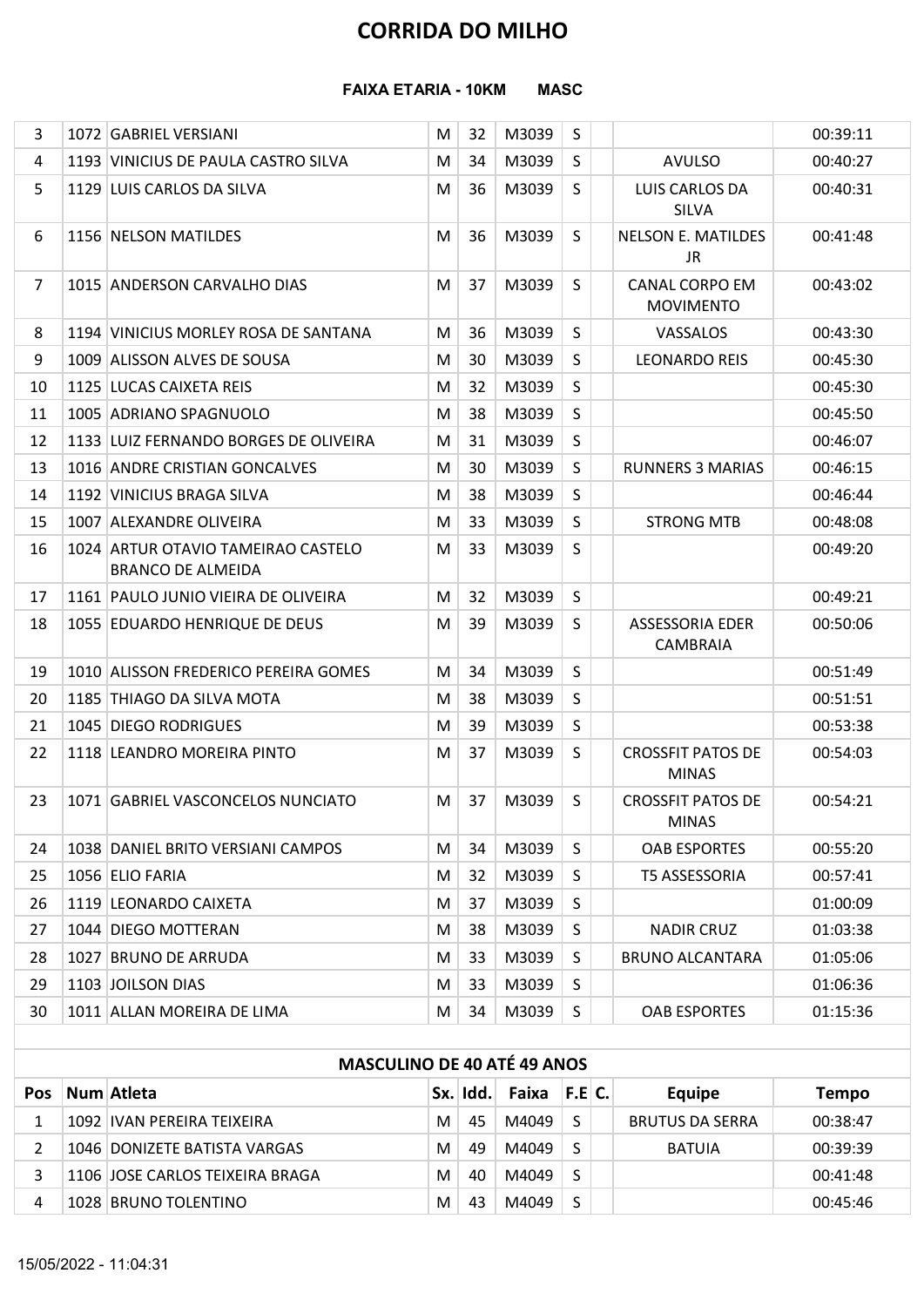#### FAIXA ETARIA - 10KM MASC

|                |                                     |   |          | <b>CORRIDA DO MILHO</b> |              |                                            |              |
|----------------|-------------------------------------|---|----------|-------------------------|--------------|--------------------------------------------|--------------|
|                |                                     |   |          |                         |              |                                            |              |
|                | <b>FAIXA ETARIA - 10KM</b>          |   |          | <b>MASC</b>             |              |                                            |              |
|                |                                     |   |          |                         |              |                                            |              |
| 5              | 1093   IVANDO RODRIGUES VIEIRA      | M | 44       | M4049                   | S            |                                            | 00:46:55     |
| 6              | 1020 ANTONIEL SILVA OLIVEIRA JUNIOR | M | 45       | M4049                   | S            |                                            | 00:46:58     |
| $\overline{7}$ | 1087 HILDEBRANDO CAIXETA ROSA       | M | 48       | M4049                   | S            | <b>FABIO ZANOLI</b>                        | 00:49:52     |
| 8              | 1003 ADRIANO RIBEIRO DE ALMEIDA     | M | 41       | M4049                   | S            | <b>GALO RUNNERS</b>                        | 00:50:08     |
| 9              | 1113 KLEBER JOSE MOREIRA            | M | 43       | M4049                   | S            | <b>FABIO ZANOLI</b>                        | 00:51:20     |
| 10             | 1171 ROBERTO CRUZ                   | M | 41       | M4049                   | S            |                                            | 00:51:21     |
| 11             | 1064 FERNANDO DIAS DA SILVA         | M | 45       | M4049                   | S            | <b>UNIPAM</b>                              | 00:51:35     |
| 12             | 1066 FERNANDO VASCONCELOS NUNCIATO  | М | 40       | M4049                   | S            | <b>FABIO ZANOLI</b>                        | 00:51:46     |
| 13             | 1002 ADRIANO PERIM                  | м | 44       | M4049                   | S            | <b>COMPLETA</b><br>AGROVETERINARIA         | 00:51:55     |
| 14             | 1008 ALEXANDRE VIANNA               | М | 40       | M4049                   | S            | <b>PERCORRER</b>                           | 00:52:52     |
| 15             | 1050 EDSON CORNELIO                 | м | 47       | M4049                   | S            |                                            | 00:53:21     |
| 16             | 1034 CASSIO DAVID ARAUJO            | M | 41       | M4049                   | S            | <b>OAB ESPORTES</b>                        | 00:53:25     |
| 17             | 1132 LUIZ EDUARDO FONSECA           | M | 47       | M4049                   | S            | <b>NENHUMA</b>                             | 00:53:38     |
| 18             | 1074 GILSON CARVALHO                | M | 43       | M4049                   | S            |                                            | 00:54:36     |
| 19             | 1068 FLAVIO CESAR THIAGO            | M | 45       | M4049                   | S            | <b>FLAVIO CESAR</b><br><b>THIAGO</b>       | 00:57:10     |
| 20             | 1040 DANIEL RODRIGUES AMORIM        | M | 42       | M4049                   | S            |                                            | 01:00:49     |
| 21             | 1182 TALLES HENRIQUE CAIXETA        | M | 44       | M4049                   | S            | <b>UNIMED</b>                              | 01:06:01     |
| 22             | 1049 EDMAR ALVES PEREIRA            | M | 46       | M4049                   | $\mathsf{S}$ | <b>SKULLS RUNNING</b>                      | 01:23:30     |
|                |                                     |   |          |                         |              |                                            |              |
|                | <b>MASCULINO DE 50 ATÉ 59 ANOS</b>  |   |          |                         |              |                                            |              |
| Pos            | Num Atleta                          |   | Sx. Idd. | Faixa $ F.E C$ .        |              | <b>Equipe</b>                              | <b>Tempo</b> |
| 1              | 1177 SAMUEL BRAZ RIBEIRO            | M | 52       | M5059                   | S            | <b>BRUTUS DA SERRA</b>                     | 00:40:53     |
| $\mathbf{2}$   | 1036 CLAUDIOMIRO DE PAULA           | M | 50       | M5059                   | S            | <b>BRUTOS DA SERRA DE</b><br>GUIMARANIA-MG | 00:41:38     |
| 3              | 1086 GUSTAVO RIBEIRO DE MACEDO      | M | 52       | M5059                   | S            | <b>CEBOLINHA</b>                           | 00:43:10     |
| 4              | 1051 EDSON EDUARDO CANCADO PACHECO  | M | 53       | M5059                   | S            | <b>MARLENE LOPES</b><br>CANCADO PACHECO    | 00:43:12     |
|                |                                     |   |          |                         |              |                                            |              |